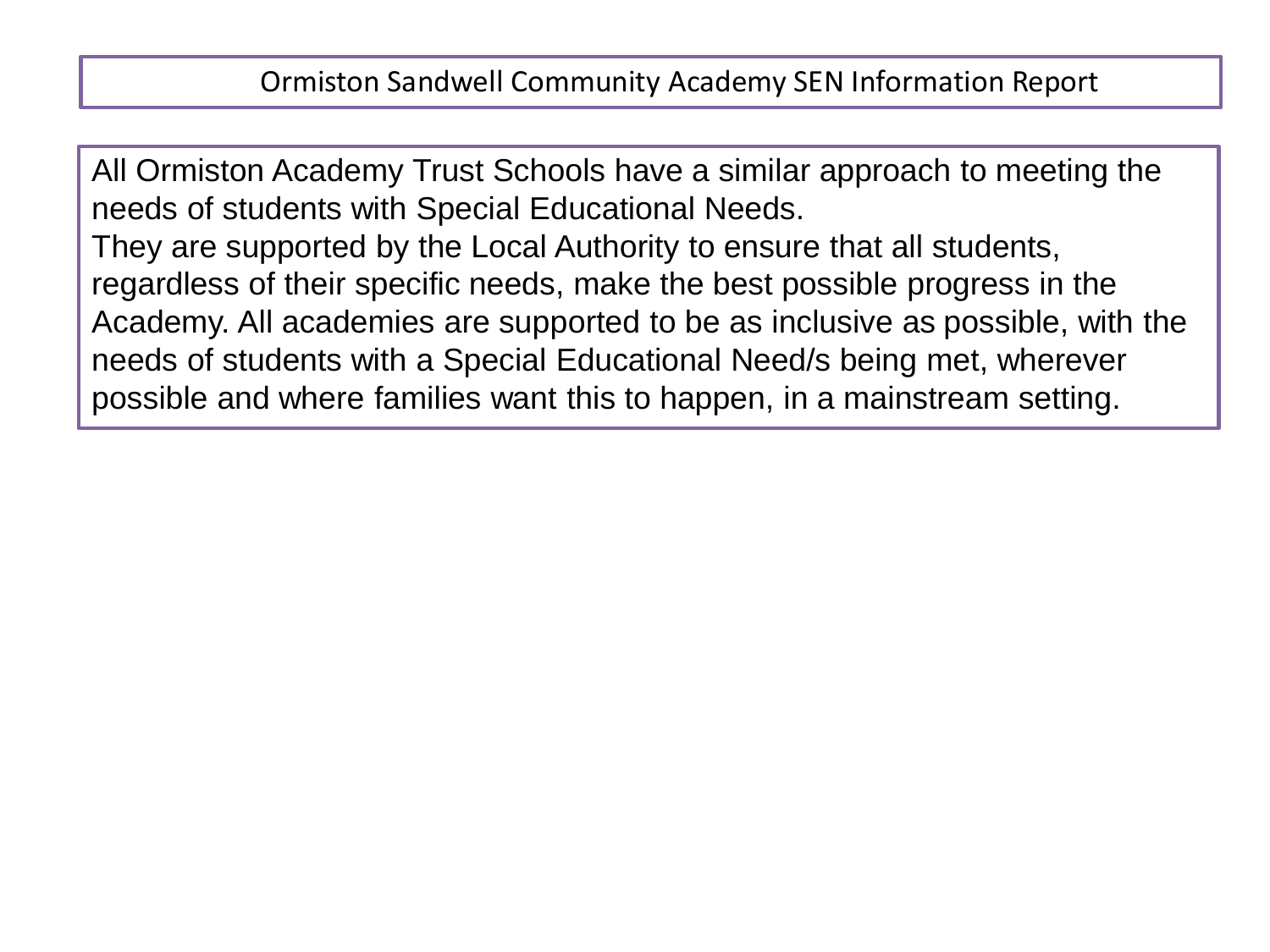## **Section A:** People who support students with Special Educational Needs and/or Disabilities or difficulties with learning in this Academy.

| <b>School based</b><br>information                                                                                                                                             | <b>People</b>                                                                                                                                                                                                                                                                                                                                                                                                                                                                                                                                                  | <b>Summary of responsibilities</b>                                                                                                                                                                                                                                                                                                                                                                                                                                                                                                                                                                                                                                                                                                                                                                                                                                                                                                                                                                                                                                                                                                                                                                                                                                                                                                                                                                                                                                                                                     |
|--------------------------------------------------------------------------------------------------------------------------------------------------------------------------------|----------------------------------------------------------------------------------------------------------------------------------------------------------------------------------------------------------------------------------------------------------------------------------------------------------------------------------------------------------------------------------------------------------------------------------------------------------------------------------------------------------------------------------------------------------------|------------------------------------------------------------------------------------------------------------------------------------------------------------------------------------------------------------------------------------------------------------------------------------------------------------------------------------------------------------------------------------------------------------------------------------------------------------------------------------------------------------------------------------------------------------------------------------------------------------------------------------------------------------------------------------------------------------------------------------------------------------------------------------------------------------------------------------------------------------------------------------------------------------------------------------------------------------------------------------------------------------------------------------------------------------------------------------------------------------------------------------------------------------------------------------------------------------------------------------------------------------------------------------------------------------------------------------------------------------------------------------------------------------------------------------------------------------------------------------------------------------------------|
| Who are the best<br>people to talk to at<br><b>OSCA about my</b><br>child's difficulties with<br>learning/Special<br><b>Educational Needs</b><br>and/or disabilities<br>(SEND) | <b>Assistant Principal – Inclusion: Mr</b><br><b>Martin Sorby</b><br>Senior Vice Principal: Mr Andy<br>Morgan<br><b>The Special Educational Needs</b><br><b>Coordinator (SENDCO):</b><br>Mrs Sarah Dickens.<br><b>Inclusion Support Sandwell LA:</b><br><b>SENAT- B Kim Palmer-Mills</b><br>SENAT - L: Nicola Newey-<br><b>Burridge</b><br>Educational Psychologist: Julie<br>Link<br>Advisory Teacher for SpLD:<br>Chris O'Connor<br><b>Advisory Teacher for CCAT:</b><br>Donna Oakshott<br><b>Sandwell LA Local Offer</b><br>http://www.sandwell.gov.uk/send | The SEN Team is responsible for:<br>Coordinating all the support for students with special educational<br>$\bullet$<br>needs and/or disabilities (SEND) and developing the Academy's<br>SEND Policy to make sure all students get a consistent, high<br>quality response to meeting their needs in the Academy;<br>Ensuring that you are involved in supporting your child's learning<br>$\bullet$<br>and are kept informed about the support your child is getting,<br>ensuring you and your child are involved in reviewing how they are<br>doing and that you are part of planning ahead for them;<br>Liaising with all the other people who may be coming into school to<br>$\bullet$<br>help support your child's learning e.g. Speech and Language<br>Therapy, Educational Psychology etc.;<br>Updating the school's SEND register (a system for ensuring all the<br>$\bullet$<br>SEND needs of students in this Academy are known) and making<br>sure that there are up to date records of your child's progress and<br>needs;<br>Providing specialist support for teachers and support staff in the<br>$\bullet$<br>Academy so that they can help your child (and other students with<br>SEND in the Academy) achieve the best possible progress in<br>Academy;<br>Ensuring class teachers and pastoral staff are aware of the needs<br>$\bullet$<br>of individual students;<br>Advising class teachers and pastoral staff of recommended<br>$\bullet$<br>strategies to support individual students with SEND. |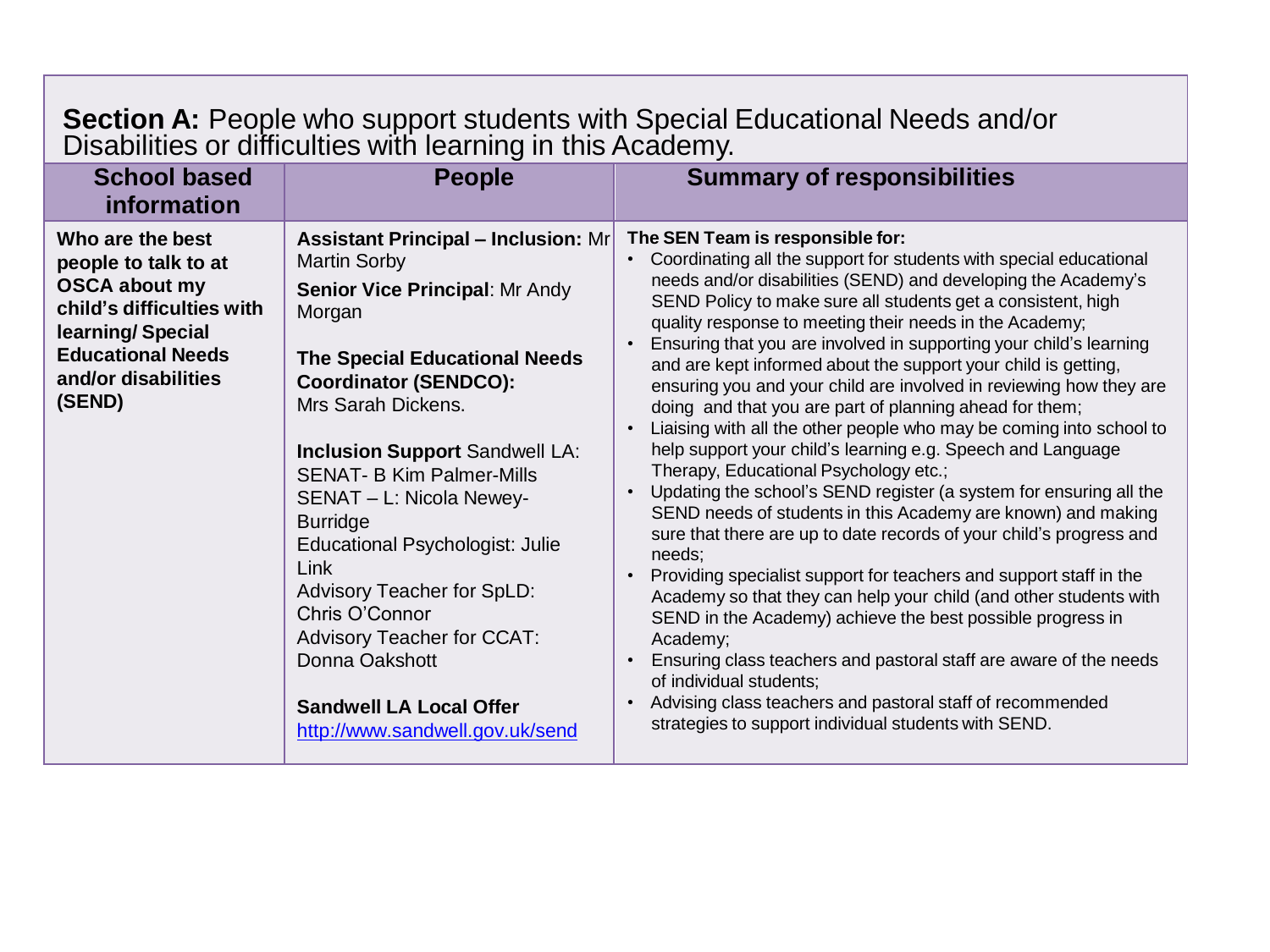## **Section A:** People who support students with Special Educational Needs and/or Disabilities or difficulties with learning in this school.

| <b>School based</b><br>information | <b>People</b>                                  | <b>Summary of responsibilities</b>                                                                                                                                                                                                                                                                                                                                                                                                                                                                                                                                                                                                                                                                                                                                                                                                                                                                                                                                                                                                                                                                                                                                                                      |
|------------------------------------|------------------------------------------------|---------------------------------------------------------------------------------------------------------------------------------------------------------------------------------------------------------------------------------------------------------------------------------------------------------------------------------------------------------------------------------------------------------------------------------------------------------------------------------------------------------------------------------------------------------------------------------------------------------------------------------------------------------------------------------------------------------------------------------------------------------------------------------------------------------------------------------------------------------------------------------------------------------------------------------------------------------------------------------------------------------------------------------------------------------------------------------------------------------------------------------------------------------------------------------------------------------|
|                                    | <b>Class teacher</b><br><b>SEND Governor/s</b> | He/ She is responsible for:<br>Checking on the progress of your child and identifying, planning<br>and delivering any additional help your child may need (this<br>could be things like targeted work, additional support) and letting<br>the SEND Team know if anything specific needs to be<br>addressed as necessary.<br>Communicating specific targets, sharing and reviewing these with<br>parents at Parent Consultation Evenings and Review Days.<br>Providing specific feedback to your child on what they have<br>achieved and how they can progress through regular marking<br>of your child's work.<br>Knowing the needs of the students and planning lessons<br>accordingly to meet these needs.<br>Attendance to specialist training offered by the<br>SENDCO on Staff Training Days and CPD sessions<br>throughout the Academic Year<br>Using Pupil Profiles where available to inform<br>differentiation and planning.<br>The SEND Governor/s are responsible for:<br>Making sure that the necessary support is provided for any child<br>who attends the Academy who has SEND<br>The SEND Governor will meet regularly with the SENDCO to gain<br>a full picture of SEN at the Academy, |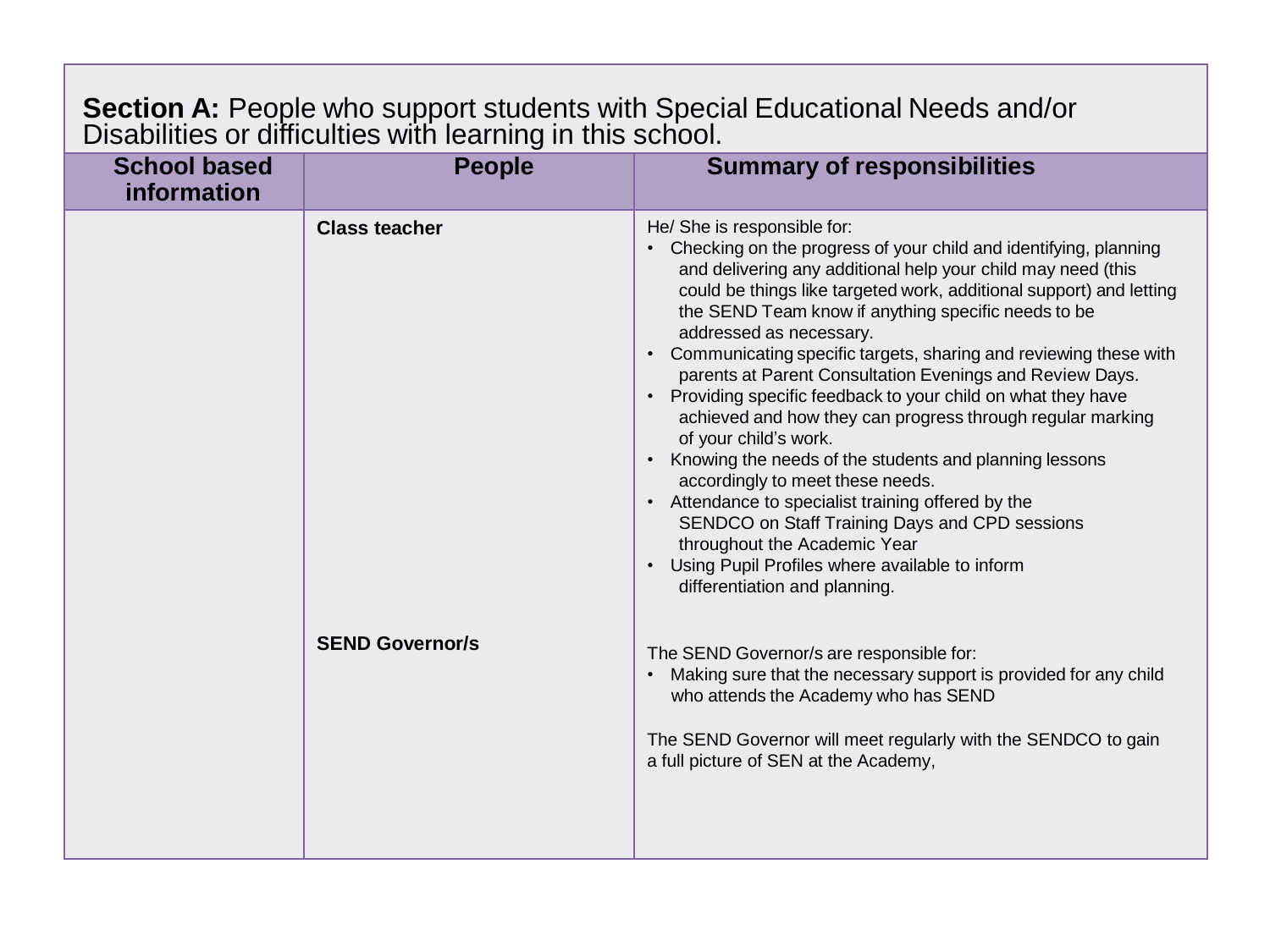Students in the Academy will get support that is specific to their individual needs. This may be provided just **by the class teacher or may involve:**

- · Other staff in the Academy such as a Learning Support Practitioner, Academic Mentor, Mentor, Peers, Subject **Teachers**
- · Staff who will visit the Academy from the Local Authority such as Inclusion Support, Educational Psychologist, Speech and Language Therapy Team or Sensory Service (for students with a hearing or visual need)
- · Staff who visit from outside agencies such as Occupational Therapist and CAMHS

| B. How could my child get help in school:                                                                           |                                                                                              |                                                                                                                                                                                                                                                                                                                                                                                                                                                                                                                             |                                            |
|---------------------------------------------------------------------------------------------------------------------|----------------------------------------------------------------------------------------------|-----------------------------------------------------------------------------------------------------------------------------------------------------------------------------------------------------------------------------------------------------------------------------------------------------------------------------------------------------------------------------------------------------------------------------------------------------------------------------------------------------------------------------|--------------------------------------------|
|                                                                                                                     | <b>Types of support</b><br>provided                                                          | What would this mean for your child?                                                                                                                                                                                                                                                                                                                                                                                                                                                                                        | Who can get<br>this kind of<br>support?    |
| What are<br>the<br>different<br>types of<br>support<br>available<br>for<br><b>students</b><br>with SEND<br>at OSCA? | <b>Class teacher input</b><br>via good/<br>outstanding<br>classroom teaching<br>and practice | • Teachers have the highest possible expectations for your<br>child and all students in their class.<br>All teaching builds on what your child already knows, can do<br>and can understand.<br>Different ways of teaching are used so that your child is fully<br>involved in learning in class. This may involve things like using<br>more practical learning or pair work.<br>Specific strategies are in place (which may be suggested by<br>$\bullet$<br>the SEND Team or outside staff) to support your child to learn. | All students<br>receive this<br>provision. |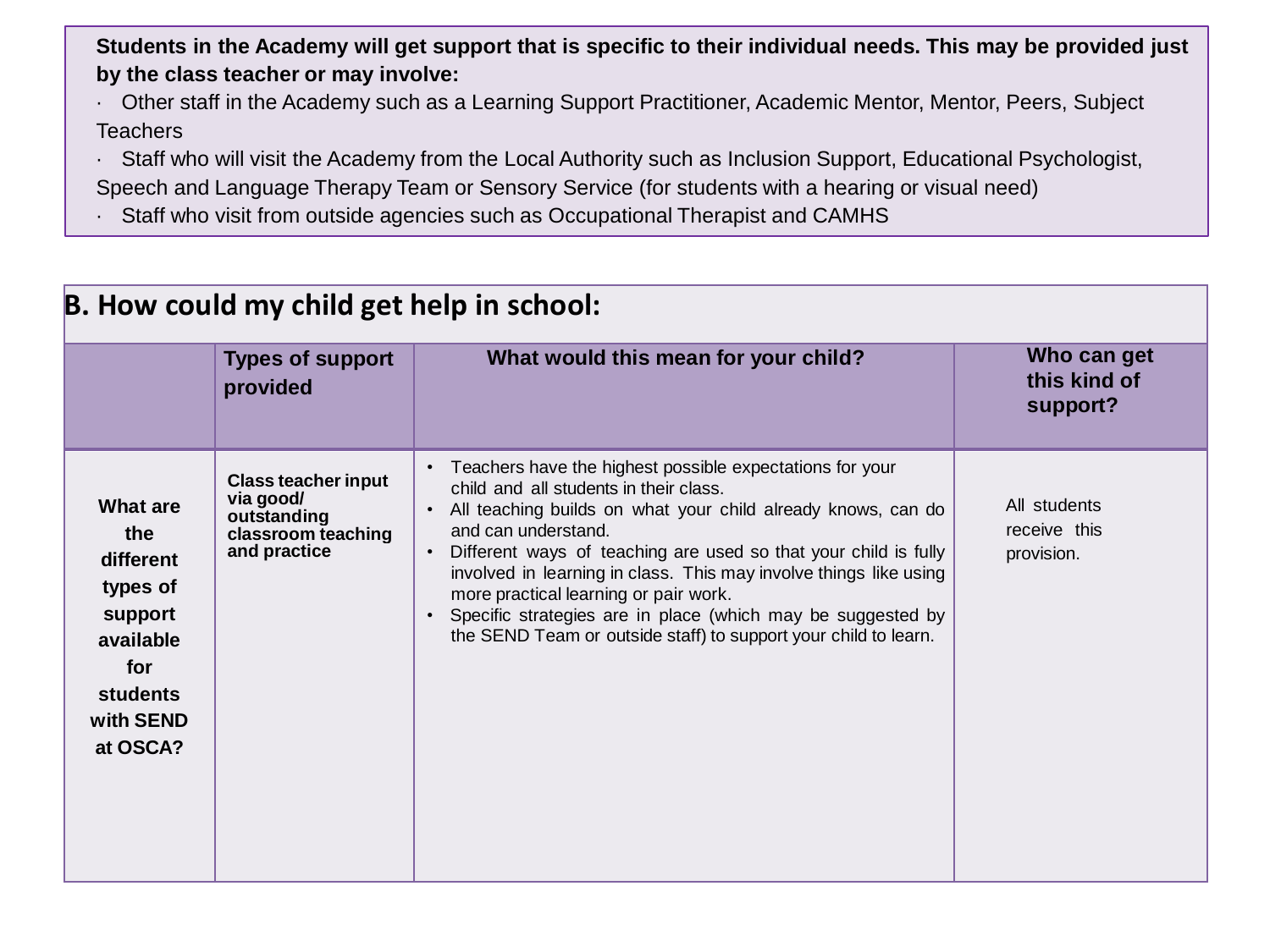|                                                                                                                                         | <b>Types of support</b><br>provided                                                                                                                                                                                                                              | What would this mean for your child?                                                                                                                                                                                                                                                                                                                                                                                                                                                                                                                                                                                                                                                                                                | Who can get<br>this kind of<br>support?                                                                                                                                                                                                                                                                                                      |
|-----------------------------------------------------------------------------------------------------------------------------------------|------------------------------------------------------------------------------------------------------------------------------------------------------------------------------------------------------------------------------------------------------------------|-------------------------------------------------------------------------------------------------------------------------------------------------------------------------------------------------------------------------------------------------------------------------------------------------------------------------------------------------------------------------------------------------------------------------------------------------------------------------------------------------------------------------------------------------------------------------------------------------------------------------------------------------------------------------------------------------------------------------------------|----------------------------------------------------------------------------------------------------------------------------------------------------------------------------------------------------------------------------------------------------------------------------------------------------------------------------------------------|
| <b>What are</b><br>the<br>different<br>types of<br>support<br>available<br>$\bullet$<br>for<br><b>students</b><br>with SEND<br>at OSCA? | Specific small<br>intervention group work.<br>This group may be:<br>Run in the<br>classroom or<br>outside.<br>Run by a<br>Learning<br>Support<br>Practitioner or<br>outside<br>professional<br>who has had<br>training to run<br>these groups<br>of intervention | Staff including the SEND Team, Pastoral Team and<br>Curriculum Teams will have carefully checked on your<br>child's progress and will have decided that your child<br>has a gap in their understanding/learning or social<br>development and needs some extra support to close the<br>gap.<br>Curriculum or SEND Teams will plan small group<br>sessions or 1:1 if necessary, for your child, with targets<br>to help your child to make more progress.<br>A Learning Support Practitioner or outside<br>professional (like a Speech and Language Therapist)<br>may also run these small group sessions. All Learning<br>Support Practitioners will have received training and<br>guidance from outside professionals as necessary. | Any child who has specific<br>gaps in their understanding<br>of a subject/area of learning<br>or social development.<br>Students may receive these<br>interventions regardless of<br>their stage of the SEND<br>Code of Practice as they<br>have been identified by the<br>class teacher as needing<br>some extra support in the<br>Academy. |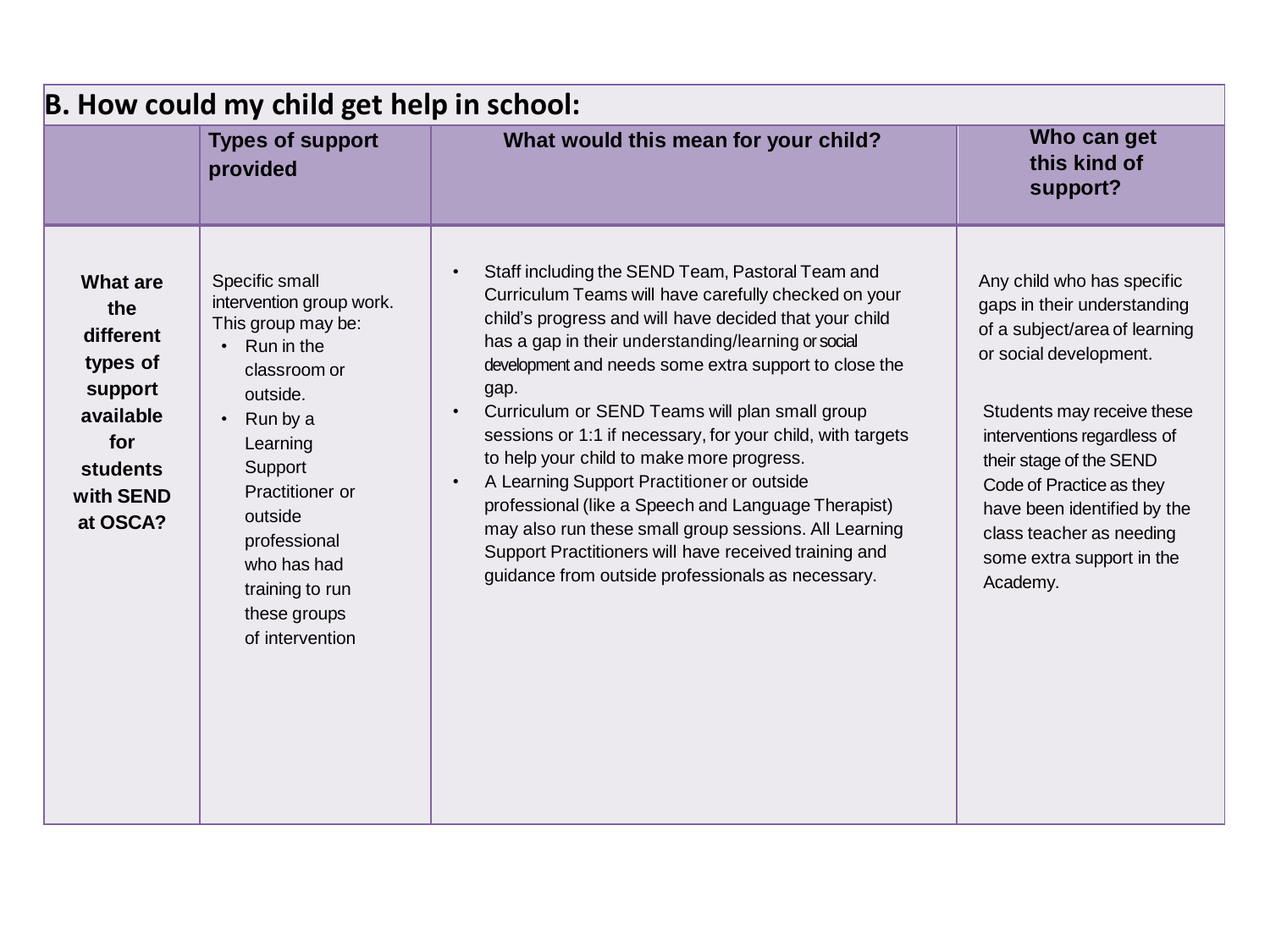| <b>Types of support</b><br>provided                                                                                                                                                                                                                                                                                                                                          | What would this mean for your child?                                                                                                                                                                                                                                                                                                     | Who can get<br>this kind of<br>support?                                                                                                  |
|------------------------------------------------------------------------------------------------------------------------------------------------------------------------------------------------------------------------------------------------------------------------------------------------------------------------------------------------------------------------------|------------------------------------------------------------------------------------------------------------------------------------------------------------------------------------------------------------------------------------------------------------------------------------------------------------------------------------------|------------------------------------------------------------------------------------------------------------------------------------------|
| What are the<br><b>Specialist and regular</b><br>different<br>monitoring and<br>assessment by<br>types of<br>outside agencies e.g<br>support<br><b>Speech and Language</b><br>available for<br>therapy, Inclusion<br>students with<br>Support,<br><b>SEND at</b><br><b>AND/OR Individual</b><br><b>OSCA?</b><br>support for your<br>child of less than 20<br>hours in school | Your child will have been identified by the class<br>teacher/SENDCO (or you will have raised your worries) as<br>needing more specialist input instead of or in addition to<br>class teaching and intervention groups<br>• You are welcome to request a meeting to discuss your<br>child's progress and help plan possible ways forward. | Students with specific<br>barriers to learning that<br>cannot be overcome<br>through whole class<br>teaching and intervention<br>groups. |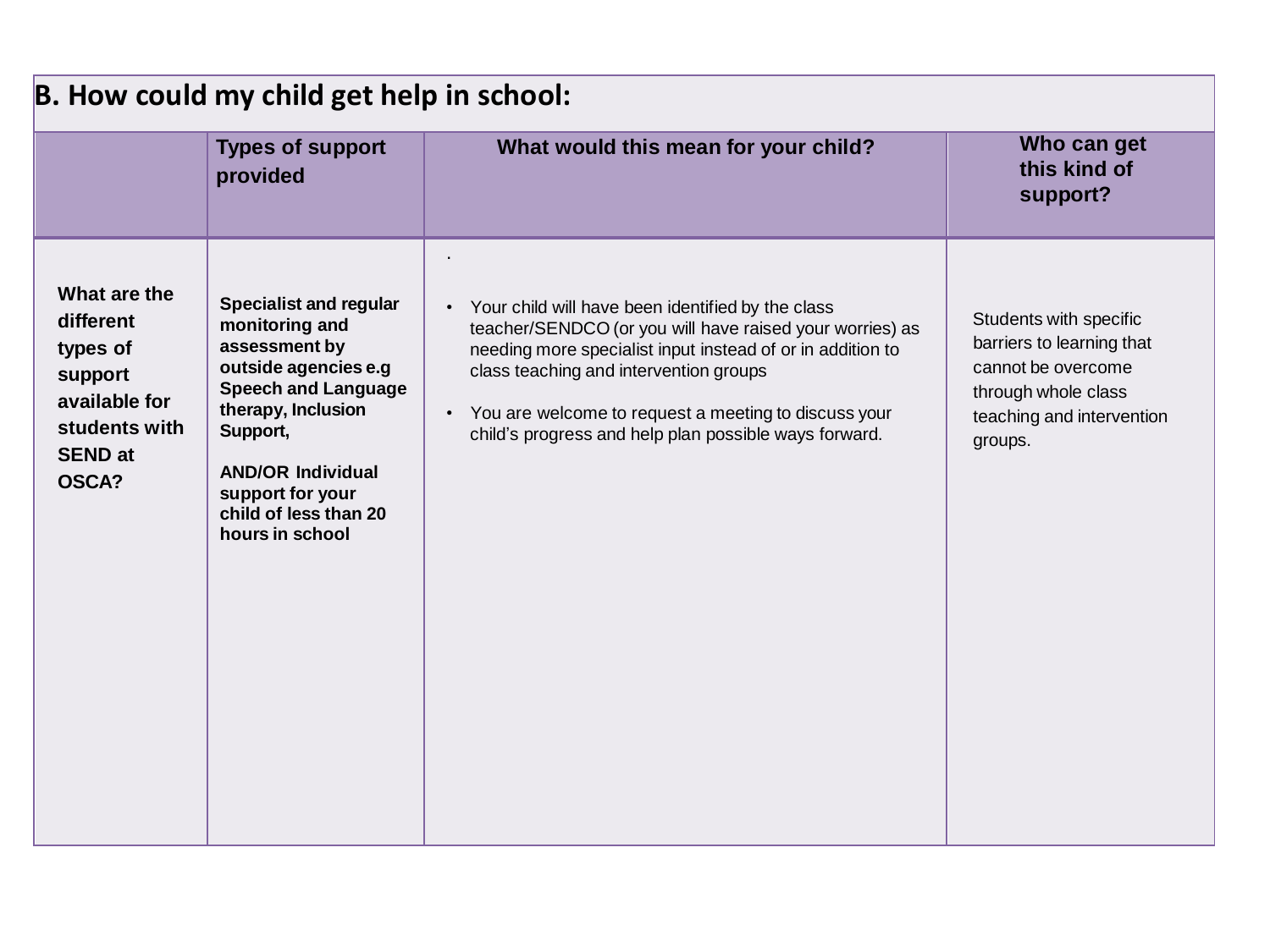| B. How could my child get help in school:                                                                           |                                                                                                                                                                                                                                                                                                                                                                                                                                                         |                                                                                                                                                                                                                                                                                                                                                                                                                                                                                                                                                                                                                                                                                                                                                                                                                                                                                                                                                                                                                                   |                                                                                                                                        |
|---------------------------------------------------------------------------------------------------------------------|---------------------------------------------------------------------------------------------------------------------------------------------------------------------------------------------------------------------------------------------------------------------------------------------------------------------------------------------------------------------------------------------------------------------------------------------------------|-----------------------------------------------------------------------------------------------------------------------------------------------------------------------------------------------------------------------------------------------------------------------------------------------------------------------------------------------------------------------------------------------------------------------------------------------------------------------------------------------------------------------------------------------------------------------------------------------------------------------------------------------------------------------------------------------------------------------------------------------------------------------------------------------------------------------------------------------------------------------------------------------------------------------------------------------------------------------------------------------------------------------------------|----------------------------------------------------------------------------------------------------------------------------------------|
|                                                                                                                     | <b>Types of support</b><br>provided                                                                                                                                                                                                                                                                                                                                                                                                                     | What would this mean for your child?                                                                                                                                                                                                                                                                                                                                                                                                                                                                                                                                                                                                                                                                                                                                                                                                                                                                                                                                                                                              | Who can get<br>this kind of<br>support?                                                                                                |
| <b>What are</b><br>the<br>different<br>types of<br>support<br>available<br>for<br>students<br>with SEND<br>at OSCA? | If your child is stated<br>as <b>SEN Support</b> on the<br><b>Code of Practice (K or</b><br>$K+$ on the SEN<br>register), this means<br>they have been<br>identified by the class<br>teacher/SENDCO as<br>needing some extra<br>specialist support in<br>the Academy from a<br>professional outside<br>the Academy. This<br>may be from:<br><b>Local Authority</b><br><b>Inclusion Support</b><br>or other outside<br>agencies such as<br><b>CAMHS.</b> | • You will be asked to give your permission for the<br>Academy to refer your child to an outside professional e.g<br>a Speech and Language Therapist or Educational<br>Psychologist.<br>The Academy and yourself will better understand your<br>$\bullet$<br>child's particular needs and be able to support them more<br>effectively.<br>The outside professional will work with your child to<br>$\bullet$<br>understand their needs and make recommendations,<br>which may include:<br>Making changes to the way your child is<br>supported in class e.g some individual support or<br>changing some aspects of teaching to support<br>them better<br>Support to set targets which will include their<br>specific expertise.<br>• A group run by school staff under the guidance of<br>the outside professional e.g a social skills group<br>The school suggesting that your child needs<br>some individual support in school. They will tell<br>you how the support will be used and what<br>strategies will be put in place. | •Students with specific barriers<br>to learning that cannot be<br>overcome through whole class<br>teaching and intervention<br>groups. |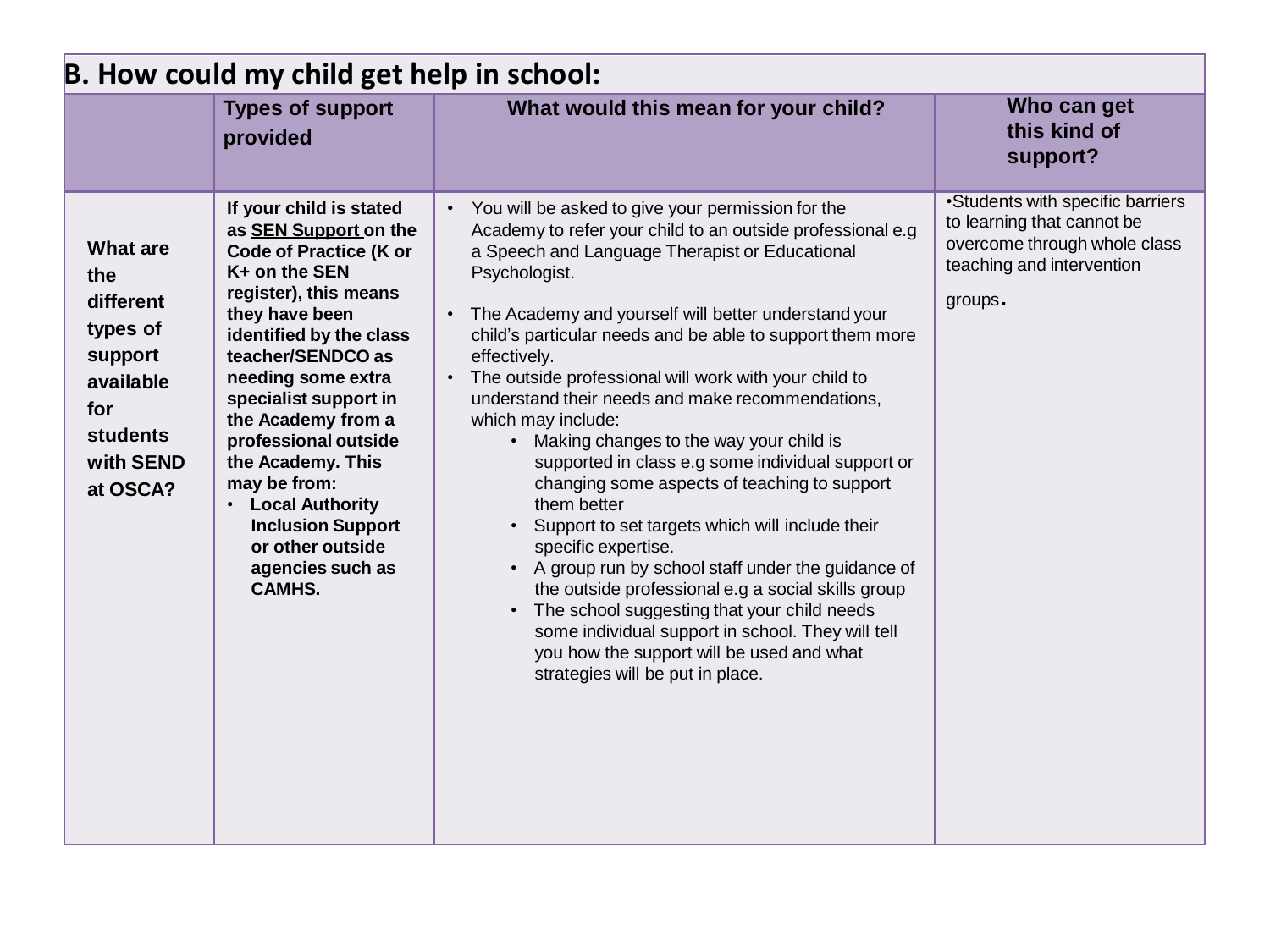| B. How could my child get help in school:                                                                     |                                                                                                                                                                                                                                                                                                                                                                                                                                                                                                                                                                                                                                                                          |                                                                                                                                                                                                                                                                                                                                                                                                                                                                                                                                                                                                                                                                                                                                                                                                                                                                                                                                                                                                                                                                                                                                                                                                                                                                                                                                                                                                                                                                                                                                                                                                                                                                                                                                                           |                                                                                                                              |
|---------------------------------------------------------------------------------------------------------------|--------------------------------------------------------------------------------------------------------------------------------------------------------------------------------------------------------------------------------------------------------------------------------------------------------------------------------------------------------------------------------------------------------------------------------------------------------------------------------------------------------------------------------------------------------------------------------------------------------------------------------------------------------------------------|-----------------------------------------------------------------------------------------------------------------------------------------------------------------------------------------------------------------------------------------------------------------------------------------------------------------------------------------------------------------------------------------------------------------------------------------------------------------------------------------------------------------------------------------------------------------------------------------------------------------------------------------------------------------------------------------------------------------------------------------------------------------------------------------------------------------------------------------------------------------------------------------------------------------------------------------------------------------------------------------------------------------------------------------------------------------------------------------------------------------------------------------------------------------------------------------------------------------------------------------------------------------------------------------------------------------------------------------------------------------------------------------------------------------------------------------------------------------------------------------------------------------------------------------------------------------------------------------------------------------------------------------------------------------------------------------------------------------------------------------------------------|------------------------------------------------------------------------------------------------------------------------------|
|                                                                                                               | <b>Types of support</b><br>provided                                                                                                                                                                                                                                                                                                                                                                                                                                                                                                                                                                                                                                      | What would this mean for your child?                                                                                                                                                                                                                                                                                                                                                                                                                                                                                                                                                                                                                                                                                                                                                                                                                                                                                                                                                                                                                                                                                                                                                                                                                                                                                                                                                                                                                                                                                                                                                                                                                                                                                                                      | Who can get this<br>kind of support?                                                                                         |
| What are the<br>different<br>types of<br>support<br>available for<br>students with<br><b>SEND at</b><br>OSCA? | <b>Specified Individual</b><br>support for your child<br>of more than<br>20 hours in the<br><b>Academy This is</b><br>usually provided via<br>an Education,<br><b>Health and Care Plan</b><br>(EHCP). This means<br>your child will have<br>been identified by<br>the SENDCO/<br><b>Educational</b><br><b>Psychologist as</b><br>needing a<br>particularly high<br>level of individual or<br>small group<br>teaching (more than<br>20 hours a week),<br>which cannot be<br>provided from the<br>budget available to<br>the school.<br><b>Usually your</b><br>child will also<br>need specialist<br>support in<br>school from a<br>professional<br>outside the<br>school. | The Academy (or Parent/Guardian) can request that the<br>Local Authority carry out a statutory assessment of your<br>child's needs. This is a legal process and you can find more<br>details here www.sandwell.gov.uk<br>After the Academy have sent in the request to the Local<br>Authority (with a lot of information about your child, including<br>some from you), they will decide whether they think your<br>child's needs (as described in the paperwork provided),<br>seem complex enough to need a statutory assessment. If this<br>is the case they will ask you and all professionals involved<br>with your child to write a report outlining your child's needs. If<br>they do not think your child needs this, they will ask the<br>school to continue with the SEN Support.<br>The Local Authority will decide if your child's needs are<br>severe, complex and lifelong and that they need more than<br>£6000 (funded by the Academy) of support to make good<br>progress. If this is the case they will write an EHC Plan. If<br>this is not the case, they will ask the Academy to continue<br>with the support through the SEND department and will<br>provide a written report of recommendations the Academy<br>should fulfil.<br>The EHC Plan may suggest how the support could be used<br>and what strategies must be put in place. It will also have<br>long and short term goals and recommendations for your<br>child. Some EHCP's however, will just provide a sum of<br>money which is to be used to meet the recommendations<br>provided.<br>An LSP will be allocated as the Key Worker to support your<br>$\bullet$<br>child with whole class learning and may offer individual<br>programmes and intervention as required. | Students whose learning<br>needs are:<br>Severe, complex and<br>lifelong<br>Need more than 16 hours<br>of support in Academy |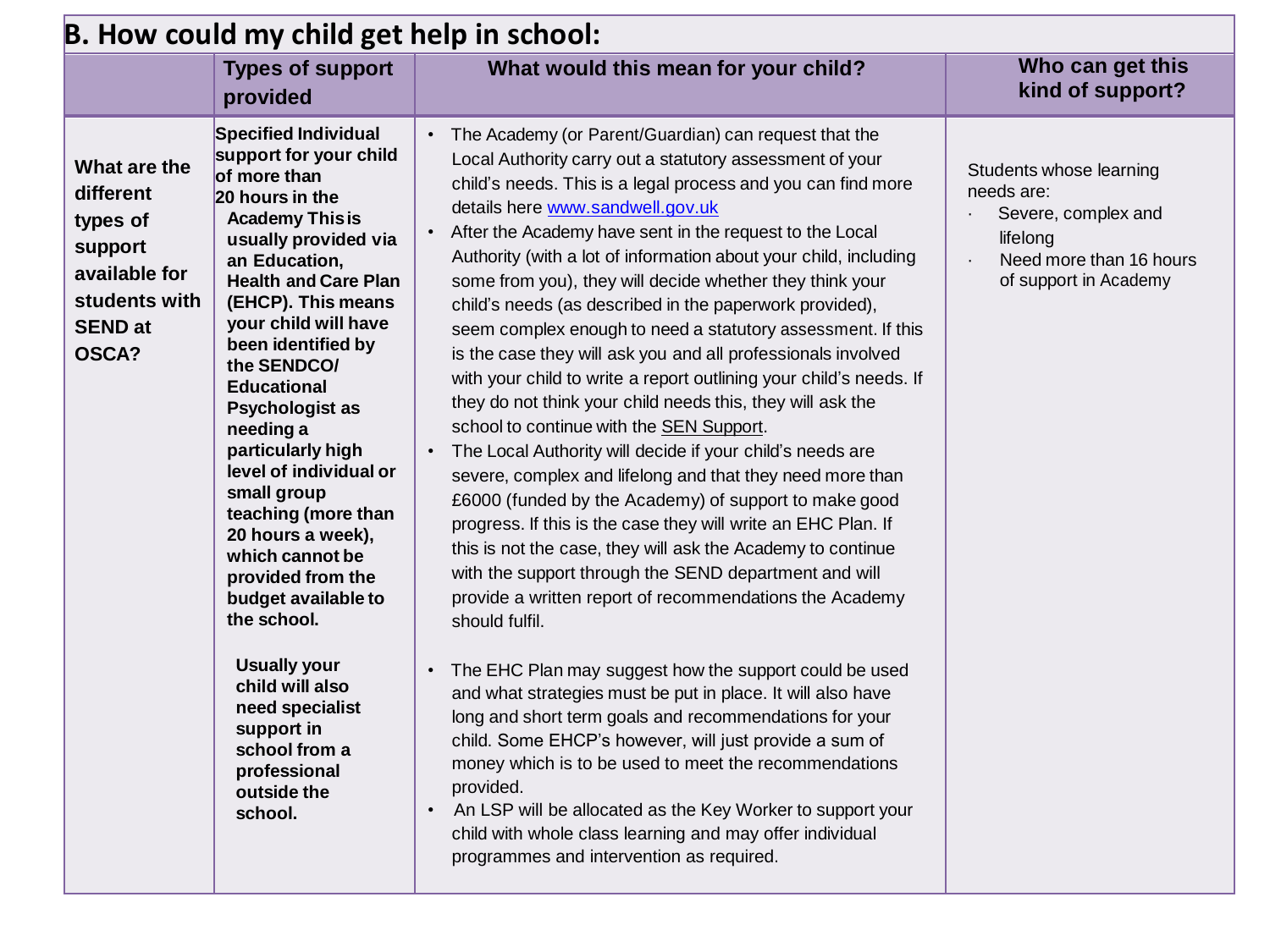| How can I let the Academy | If you have concerns about your child's progress you should contact your child's Form Tutor/Head of House or   |
|---------------------------|----------------------------------------------------------------------------------------------------------------|
| know I am concerned about | the SENDCO either via phone call or email. Email is preferable because it ensures there is a written record of |
| my child's progress?      | your correspondence and staff are often not in their offices during the day for telephone calls.               |
|                           |                                                                                                                |

| How will the Academy let<br>me know if they have any<br>concerns about my child's<br>learning?         | When a teacher or a parent has raised concerns about a child's progress, and targeted teaching<br>has not met the child's needs, the teacher must raise this with the SENDCO.<br>Regular data collections and review meetings, through Parent Consultation Evenings is another way your<br>child may be identified as not making as much progress as expected.<br>If your child is identified as not making progress the Academy will contact you to discuss this with you in<br>more detail:<br>• To listen to any concerns you may have<br>To plan any additional support your child may need<br>• To discuss with you any referrals to outside professionals to support your child's learning |
|--------------------------------------------------------------------------------------------------------|--------------------------------------------------------------------------------------------------------------------------------------------------------------------------------------------------------------------------------------------------------------------------------------------------------------------------------------------------------------------------------------------------------------------------------------------------------------------------------------------------------------------------------------------------------------------------------------------------------------------------------------------------------------------------------------------------|
| How is extra support<br>allocated to students and<br>how do they move between<br>the different levels? | The Academy budget, received from Sandwell LA, includes money for supporting students with SEND.<br>The Vice Principal: Mr Morgan, and the SENDCO will discuss all the information they have about<br>SEND in the Academy, including<br>• the students getting extra support already<br>the students needing extra support<br>• the students who have been identified as not making as much progress as expected.<br>Decisions will be made regarding additional resources/training and support, which may be needed. All<br>resources/training and support are reviewed regularly, and changes are made as required.                                                                            |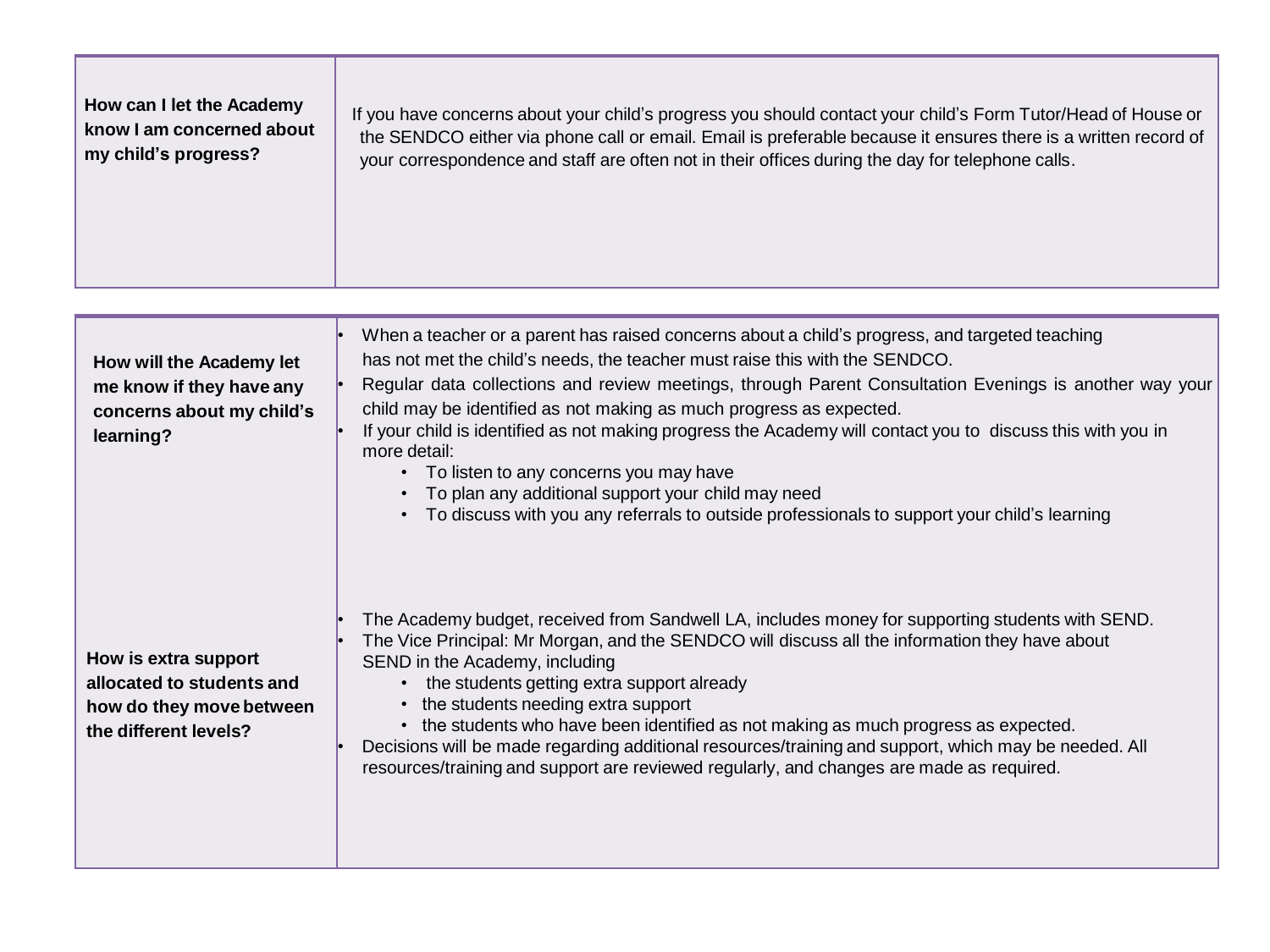| How are the teachers in the<br>Academy helped to work with<br>students with SEND and what<br>training do they have? | The SEND Team will support the class teachers in lessons and discuss in detail the student's needs,<br>recommend strategies and set targets. The class teachers may at any time request further guidance from the<br>SEND Team.<br>The Academy also offers training to staff through a varied CPD programme, offering strategies that<br>can be used to improve the teaching and learning of students with SEN. This includes training on<br>SEND issues, such as ASD, Social and Emotional Health, ADHD and Dyslexia. These sessions are<br>delivered by the SENDCO, Inclusion Support and outside agencies.<br>Each student with a EHCP will also have an LSP Key Worker who will regularly monitor the young<br>person and offer advice to staff on key strategies for personalised learning. They will also be involved in<br>the Annual Review process                                                                                                                                                                                |
|---------------------------------------------------------------------------------------------------------------------|--------------------------------------------------------------------------------------------------------------------------------------------------------------------------------------------------------------------------------------------------------------------------------------------------------------------------------------------------------------------------------------------------------------------------------------------------------------------------------------------------------------------------------------------------------------------------------------------------------------------------------------------------------------------------------------------------------------------------------------------------------------------------------------------------------------------------------------------------------------------------------------------------------------------------------------------------------------------------------------------------------------------------------------------|
| How will the teaching be adapted<br>for my child with learning needs<br>(SEND)?                                     | Class Teachers plan lessons according to the specific needs of all groups of students in their class, and will<br>ensure that your child's needs are met.<br>Specially trained support staff can support the teacher's planning to support the needs of your child where<br>necessary.<br>Specific resources and strategies will be used to support your child individually and in groups.<br>Planning and teaching will be adapted regularly if needed to meet your child's learning needs.                                                                                                                                                                                                                                                                                                                                                                                                                                                                                                                                               |
| How will we measure the progress<br>of your child in school?                                                        | Your child's progress is continually monitored by his/her class teacher.<br>His/her progress is reviewed formally every term and a National Curriculum level given for each subject<br>$\bullet$<br>Each student will also have expected progress levels (3LPG), Aspirational target levels (4LPG), CAP grades and<br>$\bullet$<br>an effort/progress level, which are reviewed regularly throughout the academic year and key stage.<br>Students registered as requiring SEN Support will be reviewed every term and support/interventions will be<br>offered if appropriate.<br>The progress of students with a statement of SEN/EHC Plan is formally reviewed at an Annual Review with all<br>adults involved with the child's education, the student and parent(s)/carer(s) and any external agencies also<br>working with the student.<br>• The SENDCO will also review progress of cohorts of students with SEND to inform training needs, create<br>action plans, and create target groups for intervention and additional support. |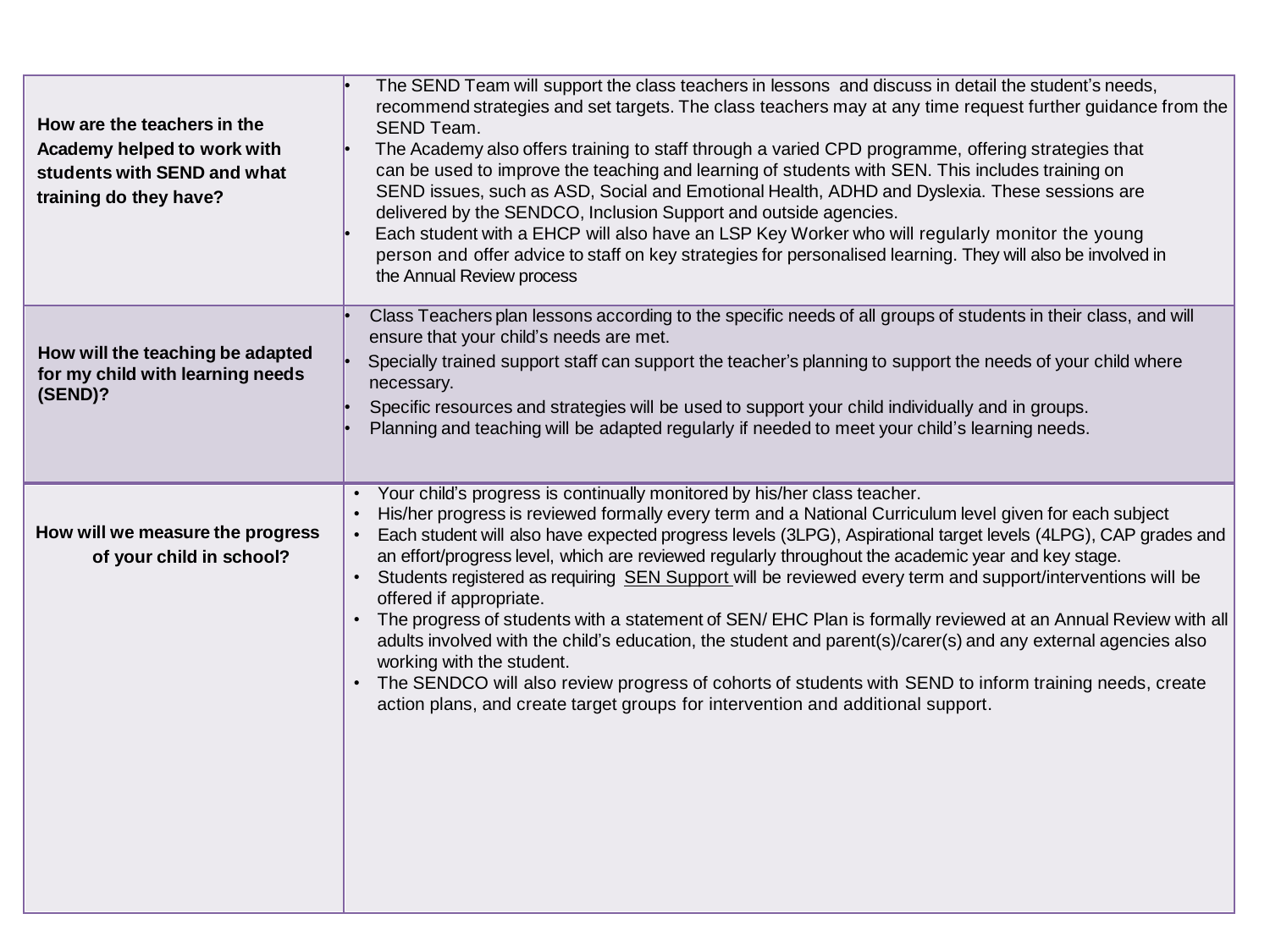## **What support do we have for you as a parent of a child with SEND?**

 Prior to your child joining OSCA, the SENDCO is available to meet with you to discuss your child's needs and any concerns you may have.

 The SENDCO meets with the primary school SENDCO's and TA's during the summer term to ensure that information is shared between schools. All Year 6 students are visited by a member of OSCA's Transition Team at their primary school where additional information is gathered. Year 6 students with SEND may be invited to attend a Transition event with their parent(s)/carer(s) to meet the SEN team. Year 6 students with SEND are supported by the SEND team on our Induction Days. A transition booklet for all Year 6 students providing information about the SEN Team is also provided.

## (Add link here)

 We would like you to communicate any concerns or information you have about your child to the SENDCO, child's form tutor and/or Head of House/Assistant Head of House. This is to ensure that we are doing similar things to support your child both at home and in the Academy and can share what is working well in both places.

 The SENDCO is available to meet with you to discuss your child's progress or any concerns you may have throughout your child's time at OSCA.

All information from outside professionals will be discussed with you, with the person involved directly, or where this is not possible, in a report. The SENDCO or Specialist Advisory Teacher will also contact you to discuss any new assessments and ideas recommended by outside agencies for your child.

 Homework will be adjusted as needed to your child's individual needs. We provide support, encouragement and homework may be completed in the SEND classroom at any break, lunchtime or in L4S if requested.

 Every child has a planner and this must be used to support communication between home and school. Additional resources such as reports can be provided if required.

Homework will also be logged on the Academy's VLE/Sims and can be seen by you from home.

**How have we made this school accessible to students with SEND? [Accessibility](http://www.ormistonsandwell.org.uk/docs/Accessibility_Plan_-_2.pdf) policy**

The Academy is accessible to students with physical disabilities. There are no entry steps. Each block has a lift between floors. The corridors and doorways are wide. There are disabled toilets on each floor of each block.

 SEND staff are advised by the Inclusion Support Team, Connor Road, West Bromwich and their team of specialists (SENAT-B, SENAT-L, HI, VI, Communication and SPLD)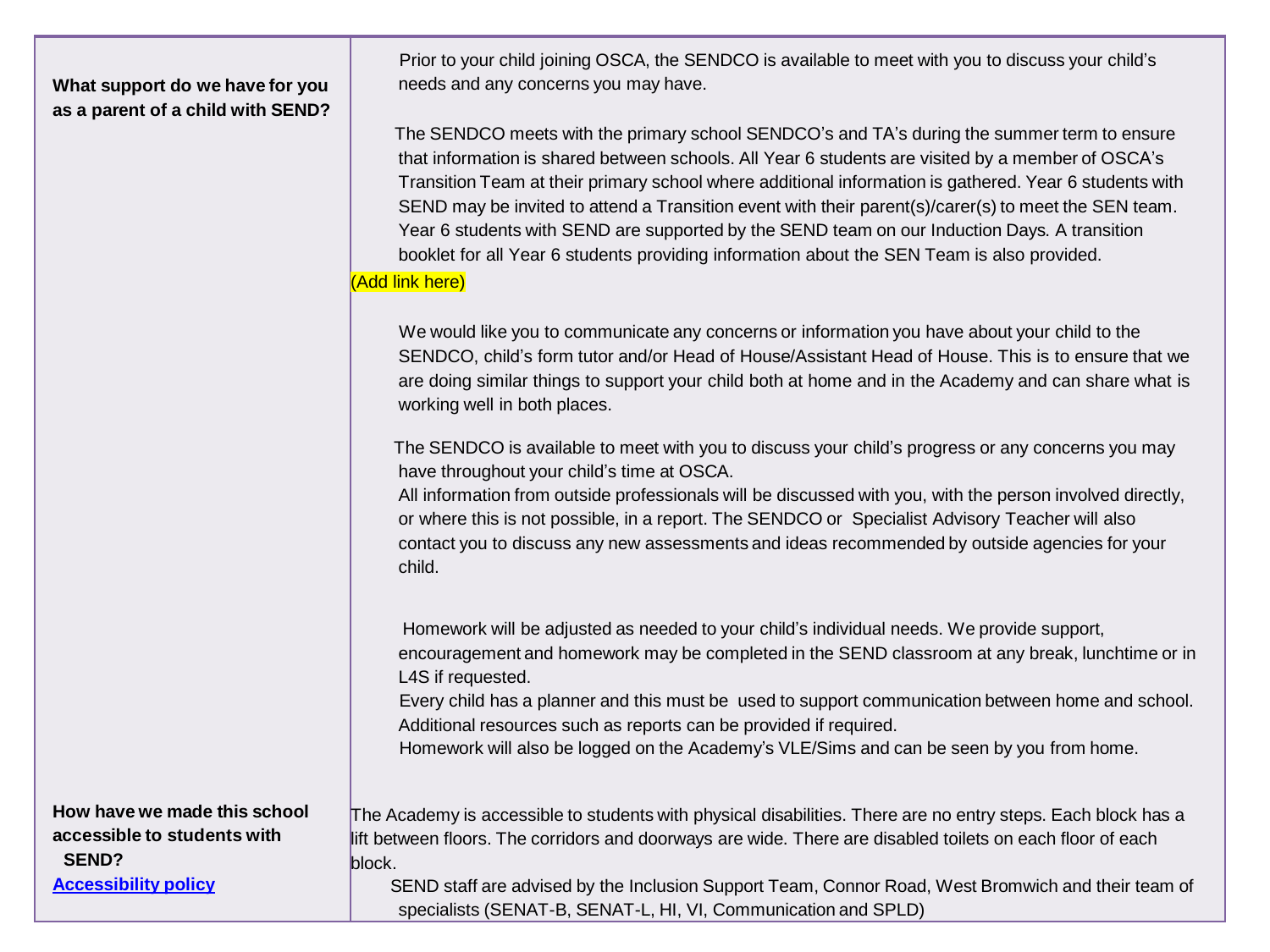|                                                                                                         | We ensure that equipment used is accessible to all students regardless of their needs, or that additional<br>specialist equipment is purchased.                                                                                                                                                                                                                                                                                                                                                                                                                  |
|---------------------------------------------------------------------------------------------------------|------------------------------------------------------------------------------------------------------------------------------------------------------------------------------------------------------------------------------------------------------------------------------------------------------------------------------------------------------------------------------------------------------------------------------------------------------------------------------------------------------------------------------------------------------------------|
| How will we support your child when<br>they are leaving this Academy? OR<br>moving on to another class? | We recognise that 'moving on' can be difficult for a child with SEND and take steps to ensure that any<br>transition is as smooth as possible.<br>If your child is moving to another school:<br>We will contact the school SENDCO and ensure he/she knows about any special arrangements or<br>support that need to be made for your child.<br>• We will make sure that all records about your child are passed on as soon as possible.<br>• A transition visit may also take place without SENDCO/LSP Support so that information can be<br>shared effectively. |
|                                                                                                         | In Year 11<br>Students have a meeting with our Connexions Careers Advisor to discuss options and pathways. Students<br>with SEND can be supported during this meeting if requested, either through another adult/LSP or SENDCO                                                                                                                                                                                                                                                                                                                                   |
|                                                                                                         | Depending on the level of the student's need, the student may be accompanied by a Learning Support<br>Practitioner to an interview at a sixth form school or college. Titan travel training will also be offered to<br>support students in becoming more independent and helping them with their transition to college/placement.<br>The SENDCO at OSCA will liaise with the relevant staff at the new provision to ensure your child has a<br>smooth transition.                                                                                                |
|                                                                                                         |                                                                                                                                                                                                                                                                                                                                                                                                                                                                                                                                                                  |
|                                                                                                         |                                                                                                                                                                                                                                                                                                                                                                                                                                                                                                                                                                  |
|                                                                                                         |                                                                                                                                                                                                                                                                                                                                                                                                                                                                                                                                                                  |
|                                                                                                         |                                                                                                                                                                                                                                                                                                                                                                                                                                                                                                                                                                  |